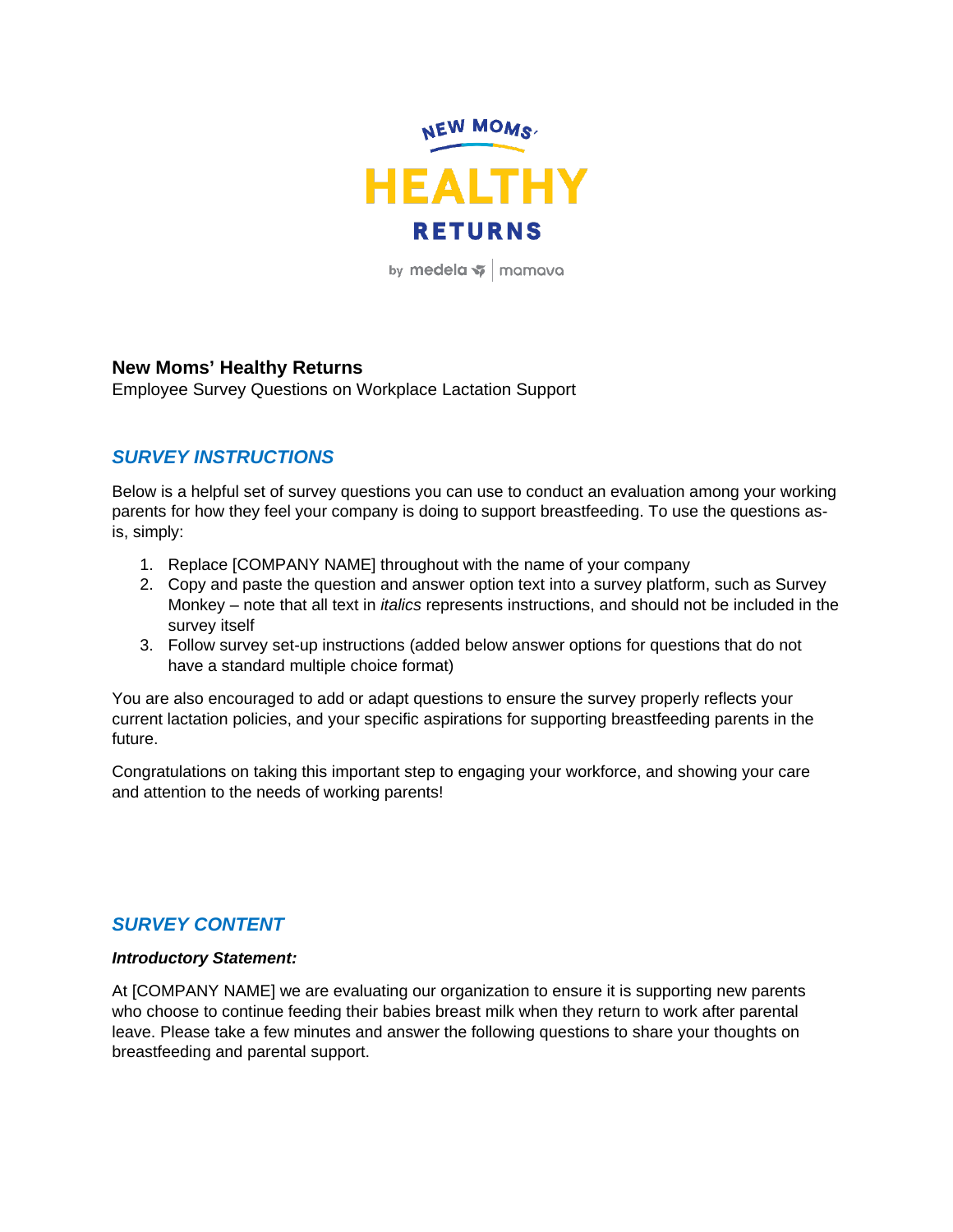#### *Questions + Answer Options:*

Have you been a breast milk feeding parent who pumped breast milk when you returned to work as an employee of [COMPANY NAME]?

Yes

No

*Survey set-up instructions: If respondent chooses "No" answer, redirect them to MAIN AUDIENCE BREASTFEEDING SURVEY questions.*

# *BREASTFEEDING PARENT QUESTIONS*

Thinking back to when you were pumping breast milk at work, overall how well do you feel [COMPANY NAME] supported your needs?

- 1 I felt I had no support from the company
- 2
- 3
- 
- 4
- 5 I felt I had excellent support from the company

When you think back to where your lactation (pumping) space was located, how convenient was it in relation to where you worked (i.e. how far you had to walk to get there)?

- It was very convenient; I didn't have far to walk.
- It was somewhat convenient; it took me a few minutes to get there.
- It was not convenient; it was 5+ minutes away.
- It was completely inconvenient; it was 10+ minutes away.

Thinking about the actual lactation (pumping) space, please answer the following questions:

Did you have adequate space to place your pump, bag and accessories in the room?

Yes

No

Was the space secure with a lock (i.e., you were NOT concerned about anyone walking in while you were pumping)?

Yes

No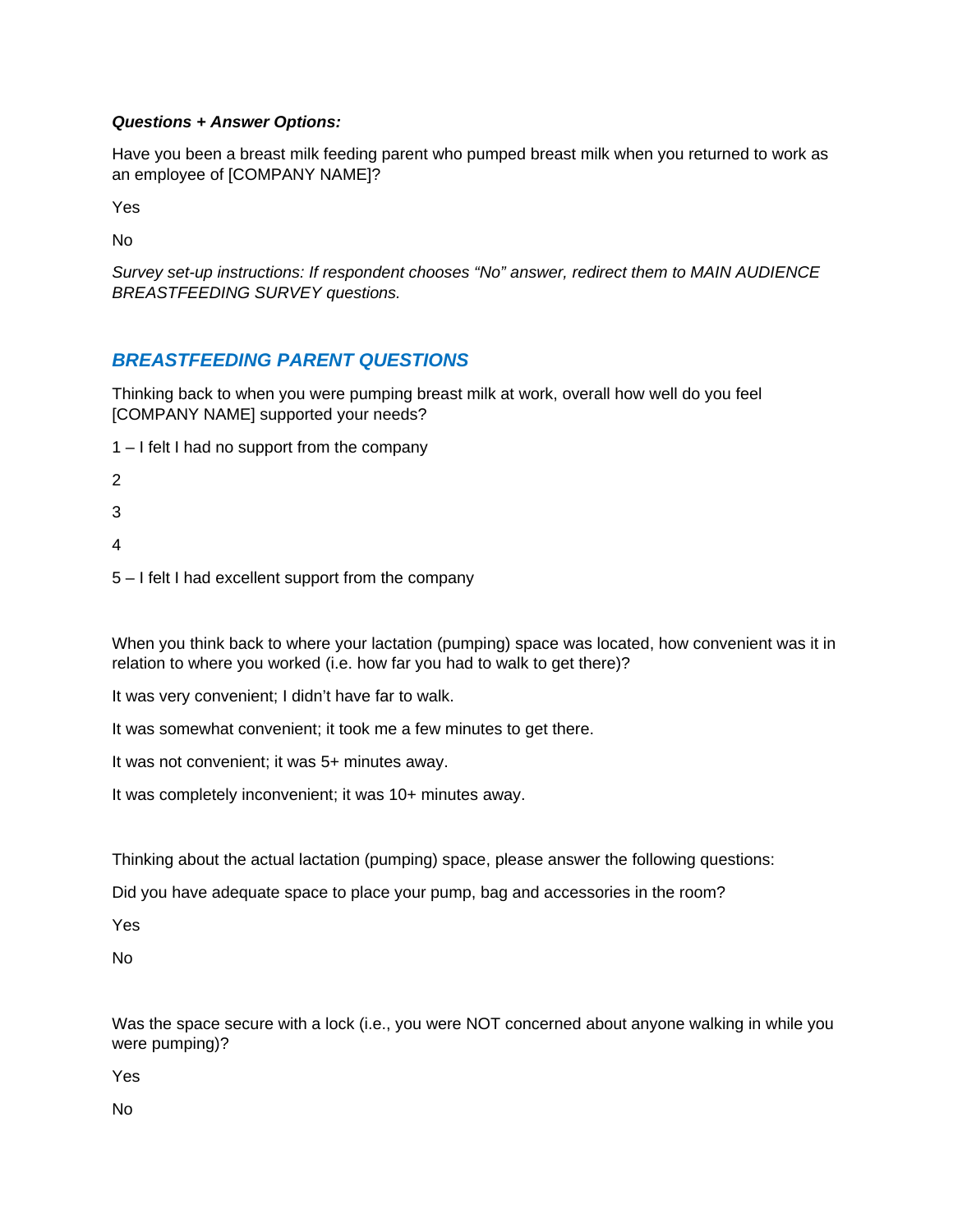Was the space well-lit, inviting and comfortable?

Yes

No

Did the space have convenient electrical outlets for your pumping equipment?

Yes

No

Thinking about scheduling time to use the lactation (pumping) space, what best describes your experience?

I never had an issue scheduling a time; the room was always available when I needed it

I rarely had to adjust or re-schedule my pumping time because the room was reserved by someone else

I often had to adjust or re-schedule my pumping time because the room was frequently reserved by others

I stopped trying to pump in the designated lactation room because I could not reliably reserve the space

What else could we do to make the lactation space more accommodating?

*Survey set-up instructions: Provide open-ended response option for this question.*

Overall, in all areas of support, is there anything [COMPANY NAME] could have done differently to make you feel more supported?

*Survey set-up instructions: Provide open-ended response option for this question.*

## *MAIN AUDIENCE QUESTIONS*

Before today, were you aware that federal law states that employers must provide basic accommodations, including time during the day and a private space to pump, for breastfeeding mothers at work?

Yes

No